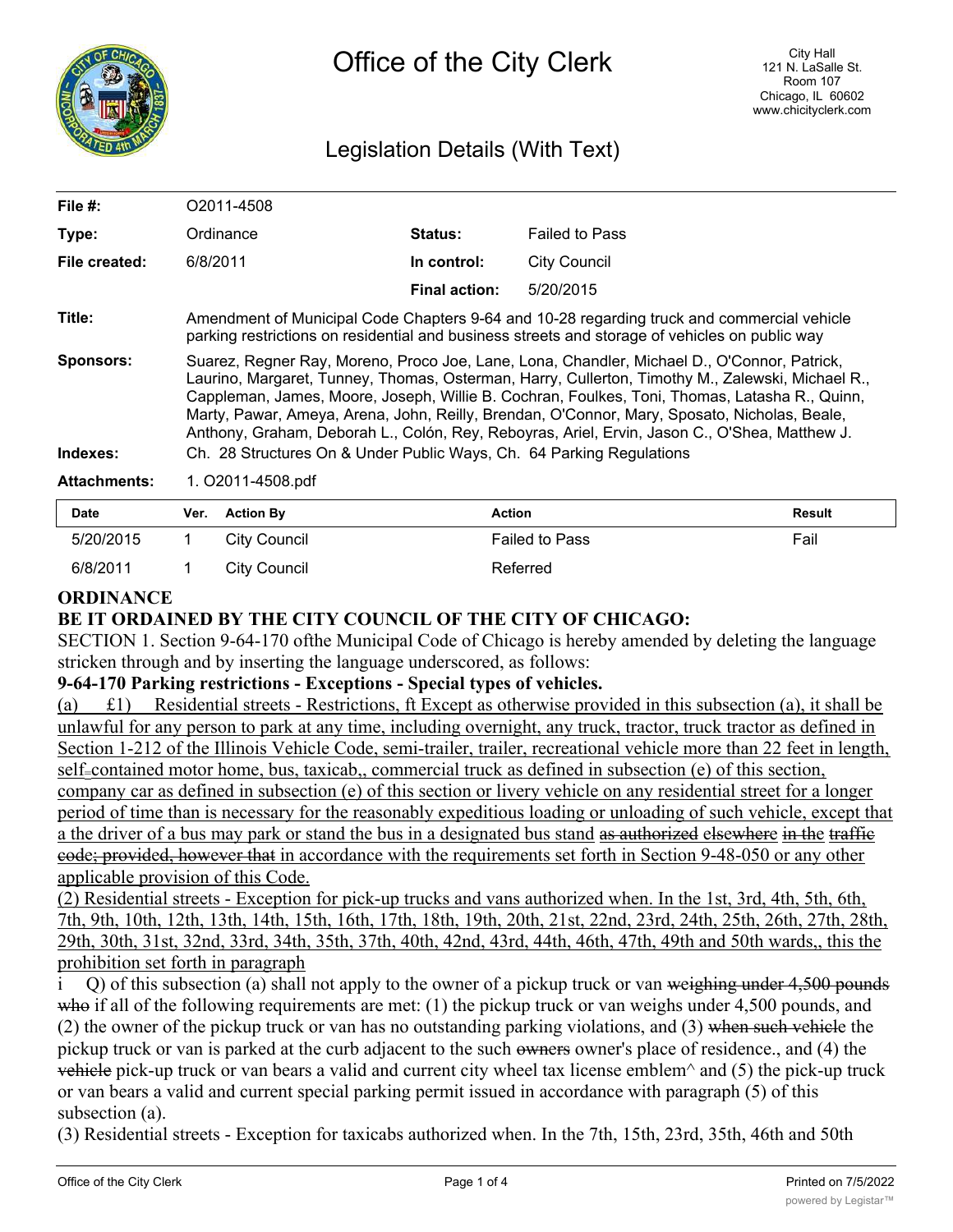#### **File #:** O2011-4508, **Version:** 1

wardSj this the prohibition set forth in paragraph (1) of this subsection (a) arso shall not apply to the owner of a taxicab if all of the following requirements are met: (i) who the owner of the taxicab has no outstanding parking violations, when and (ii) such vehicle the taxicab is not in service, when the vehicle and (iii) the taxicab is parked at the curb adjacent to the taxicab owner's place of residence,, and when the vehicle (iv) the taxicab bears a valid and current city wheel tax license emblern, and a (v) the taxicab bears a valid and current special permit issued in accordance with paragraph (5) of.this subsection (a).

 $(4)$  Residential streets - Exception for company cars authorized when. The prohibition set forth in paragraph ( $I^s$ ) of this subsection (a) shall not apply to the owner or any authorized driver of a company car if all of the following requirements are met: (i) the owner or authorized driver of the company car has no outstanding parking violations: and (ii) the company car is parked at the curb adjacent to the owner's or authorized driver's place of residence: and (iii) the company car bears a valid and current city wheel tax license emblem, and (iv) the. company car bears a valid and current special parking permit issued in accordance with paragraph (5) of this subsection (a).

(5) Residential streets - Special parking permit required when- Application procedure. The owner shall apply for a permit for such parking from the alderman of the ward in which he or she resides. If a special parking permit is required under paragraph (a)(2). (a)(3) or (a)(4) of this subsection (a) to park a vehicle in froat of a residence, the person eligible to apply for such special parking permit shall submit an application for such special parking permit to the alderman of the ward in which such person resides. The Aalderman shall evaluate the vehicle identified in such application for compliance with relevant provisions of the municipal code Chicago Municipal Code and shall issue a special parking permit to such person if the alderman believes that the vehicle is believed to be compliant in compliance with the relevant provisions of the Code.

A special parking permit issued under this subsection shall be valid until the thirtieth day of June following the date of issuance;. The Such permit shall be affixedi without the use of supplemental adhesiveSa to the inside of the windshield of the vehicle; and shall be placed directly above the city wheel tax license emblem. If a residential parking zone restriction is in effect at the owners applicable place of residence, a residential parking permit shall also be required in accordance with Section 9-64-090.

(6) Residential streets - Penalty for violation. A violator In addition to any other penalty provided by law, any person who violates any requirement of this subsection (a) shall be subject to the fine set forth in Section 9-100 -020.

(b) Business streets - Restrictions -Exceptions - Penalty for violation. It shall be unlawful for any person to park at any time, including overnight, any truck, truck tractor as defined in Section 1-212 of the Illinois Vehicle Code, semi-trailer, trailer, self-contained motor home, commercial truck as defined in subsection (e) of this section or bus on any business street in the city for a longer period of time than is necessary for the reasonably expeditious loading or unloading of such vehicle, except that a the driver of a bus may park or stand the bus in a designated bus stand as authorized elsewhere in the traffic code in accordance with the requirements set forth in Section 9-48-050 or any other applicable provision of this Code. It shall be unlawful for any person to park any taxicab on any business street in the city for a period of time longer than two hours between the hours of 2:00 A.M. and 7:00 A.M.; provided, however, that this prohibition shall not apply to taxicabs parked on business streets in the 23rd, 46th ward,

# **2**

and 49<sup>th</sup> Ward wards and in the 50th Wward (on Devon Avenue and Western Avenue). A violator In addition to any other penalty provided bv law, any person who violates any requirement of this subsection (b) shall be subject to the fine set forth in Section 9-100-020.

(c) Citywide restriction - Parking near crosswalk - Penalty for violation. It shall be unlawful to stand or park any vehicle six feet or greater in height within 20 feet of a any crosswalk. A violator of this subsection In addition to any other penalty provided by law, any person who violates this subsection (c) shall be subject to the fine set forth in Section 9-100-020.

(d) Impoundment authorized when. It shall be unlawful to park a truck tractor as defined in Section 1-212 of th e Illinois Vehicle Code, a commercial truck, a semi-trailer or a trailer on any business street or residential street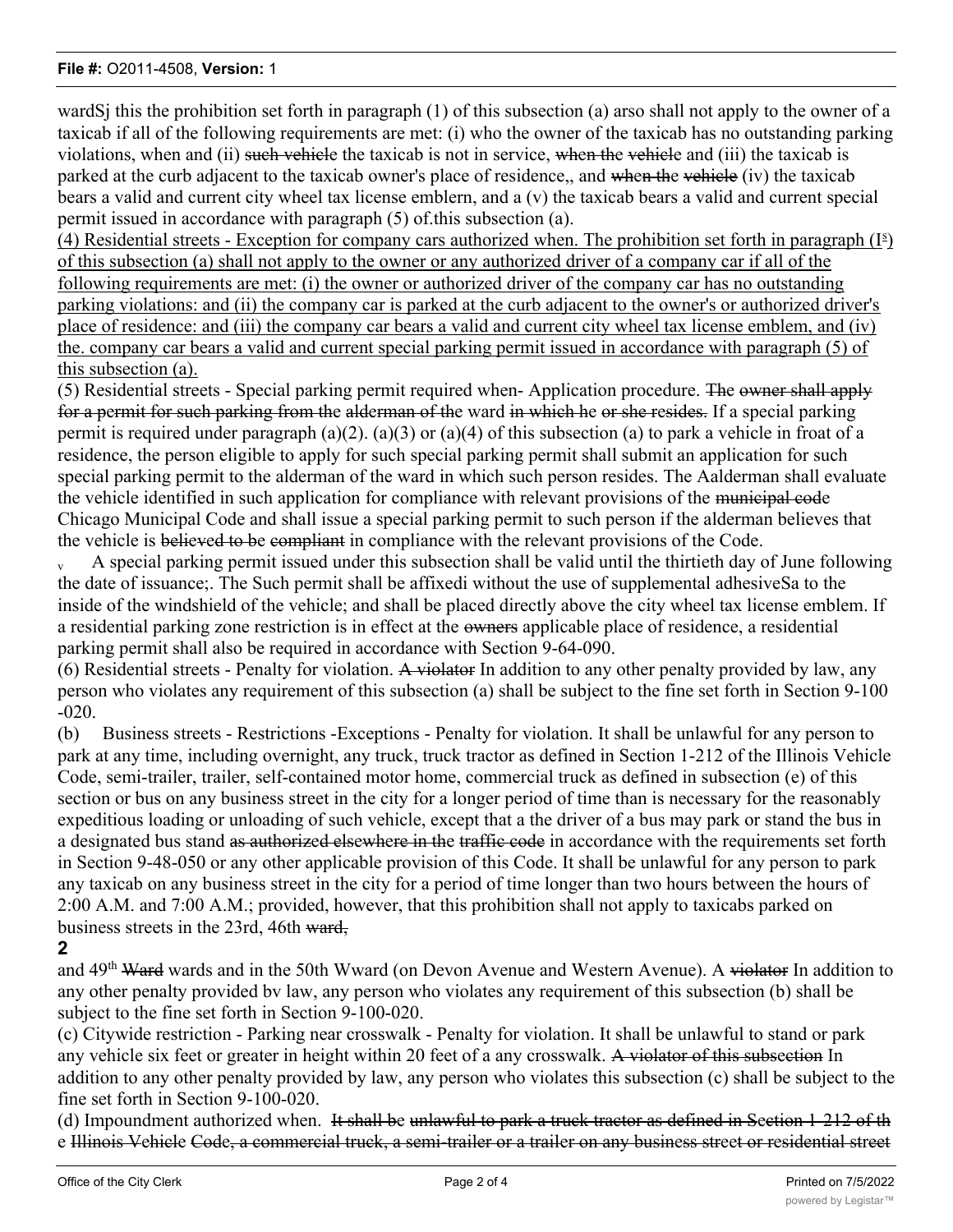in the city for a longer period than is necessary for the reasonably expeditious loading or unloading of such vehicle.-This prohibition shall not apply to the owner of a pickup truck or van weighing under 4,500 pounds who has no outstanding parking violations, when such vehicle is parked on a residential street at the curb adjacent to the owner's place of residence and the vehicle bears a valid and current city wheel tax license emblem and a special parking permit issued in accordance with subsection (a). A violator of this subsection shall be subject to the fine set forth in Section 9-100-020. In addition to such any fine or other penalty provided by law, the a any commercial truck as defined in subsection (e) of this section, or truck tractor as defined in Section 1-212 of the Illinois Vehicle Code, or semi-trailer or trailer that is parked on any residential street in violation of subsection fa) of this section or on any business street in violation of subsection (b) of this section shall be subject to immobilization and impoundment, without prior notice or placement on an immobilization list.

(e) For the purposes of this section,.:

"eCommercial truck" means shall mean (i) a any motor vehicle marked, emblazoned, or otherwise represented as being used for the transportation of property in the furtherance of any commercial or industrial enterprise, for hire or not for hire; or (ii) any motor vehicles carrying merchandise or supplies of a commercial or industrial nature; or (iii) any "junk vehicles" as defined in Section 4-216-010; or (iv) any vehicle that has a gross weight of more than 9,000 pounds.

"Company car" shall mean an automobile that is owned or leased by a business entity for use by any employee of such business entity in connection with such employee's work or for any other purpose. The term "company car" does not include any truck, tractor, truck tractor as defined in Section 1-212 of the Illinois Vehicle Code, semi-trailer, trailer, recreational vehicle more than 22 feet in length, self-contained motor home, bus, taxicab, commercial truck as defined in subsection (e) of this section or livery vehicle.

# **3**

SECTION 2. Section 9-100-020 ofthe Municipal Code ofthe City of Chicago is hereby amended by deleting the language stricken through and by inserting the language underscored, as follows:

# **9-100-020 Violation - Penalty.**

*(Omitted text is not affected by this ordinance)*

(b) The fines listed below shall be imposed for a violation of the following sections of the traffic code:

Traffic Code Section Fine 9-12-060 .......................................................\$90.00

*(Omitted text is not affected by this ordinance)*

9-64-170(a) and (b)........................................ 25^00 150.00

9-64-170(c) .................................................... 60.00

9-64-170(d)..................................................... -r25rOe

*(Omitted text is not affected by this ordinance)*

SECTION 3. Section 10-28-070 ofthe Municipal Code ofthe City of Chicago is hereby amended by deleting the language stricken through and by inserting the language underscored, as follows:

10-28-070 Storage of goods on public ways.

 $(\lambda)$  (a) No person shall use any public way for the storage of personal property, goods, wares or merchandise of any kind.

(b) Nor shall any No person place or cause to be placed in or upon any public way, any barrel, box, hogshead, crate, package or other obstruction of any kind, or permit the same to remain thereon longer than is necessary to convey such article to or from the premises abutting on such sidewalk.

(c) For this the purpose of receiving or delivering merchandise, no person shall occupy over more than four (4) feet of the outer edge of the sidewalk in front of his the store or building where such merchandise is being received or delivered.

(d) No person engaged in the business of repossessing motor vehicles of any type shall store or park any such repossessed vehicle on the public way. Any person violating

**4**

any provision of this subsection (1)(d) shall be subject to a fine of \$500.00 for each offense-Each day that a